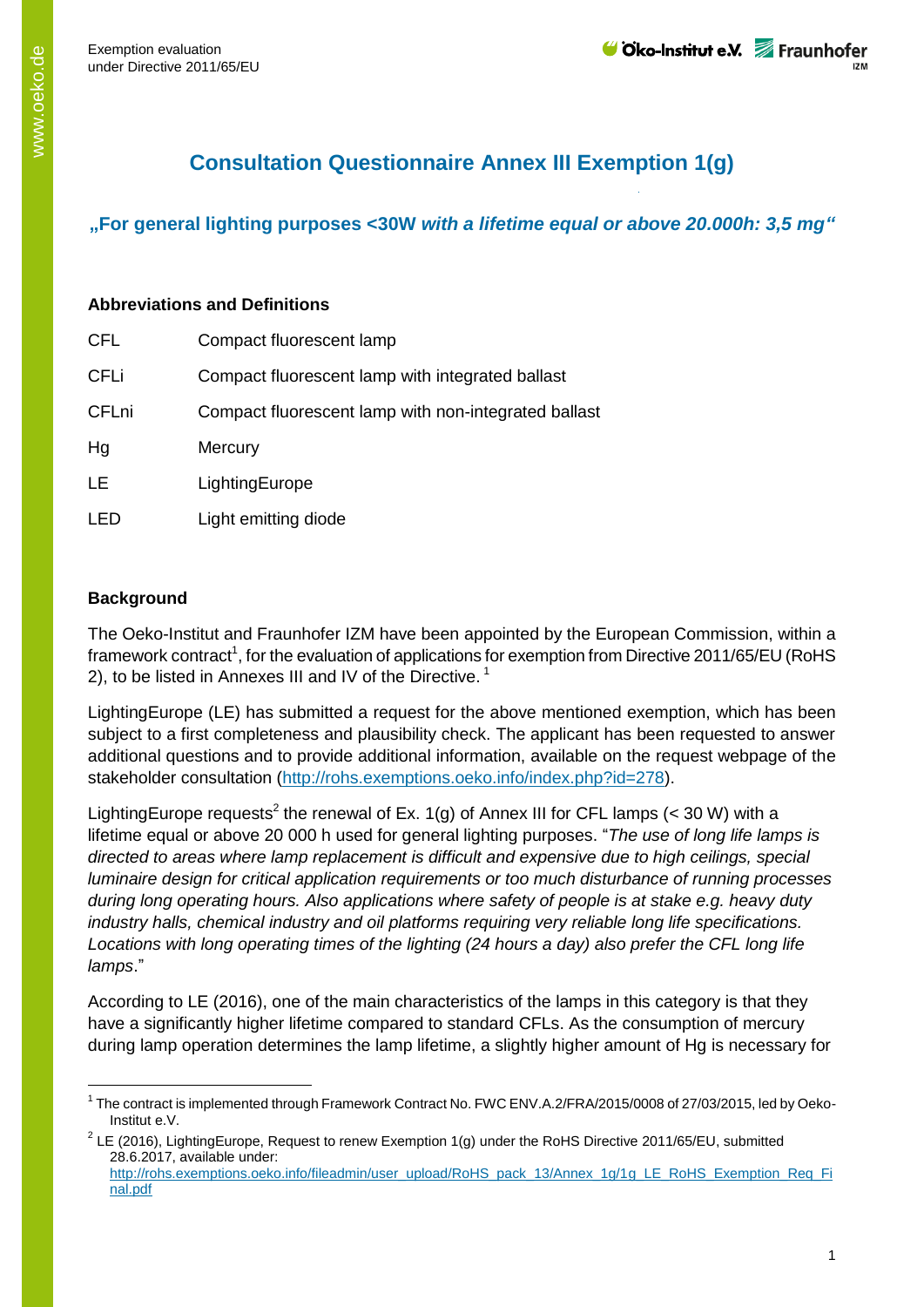these lamps to provide higher service lives. It can be understood that most lamps covered by the exemption do not have an integrated ballast (i.e. are CFLni) and are used in luminaires with electronic control gears.

In relation to possible substitutes, the applicant<sup>3</sup> claims that "*Long-life LED lamps exist, but frequently these are not a direct replacement for existing CFLi versions because of differences in shape factor, light distribution, weight of the lamp. Regarding long-life, non-integrated CFLs, there is no single LED retrofit lamp available that addresses all the parameters of the original CFL in terms of Wattage, colour temperature, socket, lumen output and switching cycles, not even within a 10% tolerance range. Therefore, in the case of CFL-ni, no LED retrofit (substitute)exists. The situation is similar for long-life, integrated CFLs. Their LED retrofit equivalents are restricted to limited products of the portfolio that can address all the relevant parameters such as Wattage, colour temperature, socket and lumen output of CFLs, within a 10% tolerance range*."

For details, please check the applicant's exemption request at: <http://rohs.exemptions.oeko.info/index.php?id=278>

The objective of this consultation and the review process is to collect and to evaluate information and evidence according to the criteria listed in Art. 5(1)(a) of Directive 2011/65/EU (RoHS II), which can be found under:

<http://eur-lex.europa.eu/LexUriServ/LexUriServ.do?uri=CELEX:32011L0065:EN:NOT>

If you would like to contribute to the stakeholder consultation, please answer the following questions:

## **Questions**

1. The applicant has requested the renewal of exemption  $1(g)$ , proposing to retain the existing wording formulation:

*"For general lighting purposes <30W with a lifetime equal or above 20.000h: 3,5 mg"*

- a. Do you agree with the scope of the exemption as proposed by the applicant? Please explain your views both in relation to CFLi and to CFLni benefiting from this exemption.
- b. Available data shows that at least for long life CFLi (fixture E27) a wide variety of substitutes exists. For example, the German Eco-Top-Ten Product comparison<sup>4</sup> contains 154 LED lamps with an E27 socket and a service life between 20,000- 40,000 hours. Additional sources show that a variety of substitutes are also available with higher service lives<sup>5</sup>.
	- i. Please explain if the exemption is still needed for certain types of CFLi or if CFLi could be excluded completely from the exemption scope.

 $\overline{a}$ 

 $3$  LE (2017), LightingEurope, Answers to 1st questionnaire regarding Annex III, Ex. No. 1(g) (renewal request), submitted, 15.9.2017, available under: [http://rohs.exemptions.oeko.info/fileadmin/user\\_upload/RoHS\\_pack\\_13/Annex\\_1g/LE\\_WG\\_CE\\_-\\_TF\\_RoHS\\_-](http://rohs.exemptions.oeko.info/fileadmin/user_upload/RoHS_pack_13/Annex_1g/LE_WG_CE_-_TF_RoHS_-_1G_Questionnaire_Response_-_20170915_-_v5-_FINAL.pdf) 1G\_Questionnaire\_Response\_-\_20170915\_-\_v5-\_FINAL.pdf

<sup>&</sup>lt;sup>4</sup> See[: https://www.ecotopten.de/beleuchtung/led-lampen?field\\_10107\\_tid%5B0%5D=8383](https://www.ecotopten.de/beleuchtung/led-lampen?field_10107_tid%5B0%5D=8383)

<sup>&</sup>lt;sup>5</sup> See for exampl[e https://www.longlife-led.de/led-lampen/led-retrofit-lampen.html?p=2](https://www.longlife-led.de/led-lampen/led-retrofit-lampen.html?p=2)[; https://www.venturelighting.com/led](https://www.venturelighting.com/led-lighting/led-lamps/led-retrofit-lamps/)[lighting/led-lamps/led-retrofit-lamps/;](https://www.venturelighting.com/led-lighting/led-lamps/led-retrofit-lamps/) and [http://assets.sylvania.com/assets/onlinemedia/ihdp/Lamp-and-Ballast-](http://assets.sylvania.com/assets/onlinemedia/ihdp/Lamp-and-Ballast-Catalog/#?page=42)[Catalog/#?page=42](http://assets.sylvania.com/assets/onlinemedia/ihdp/Lamp-and-Ballast-Catalog/#?page=42) (eg. pg. 42-45)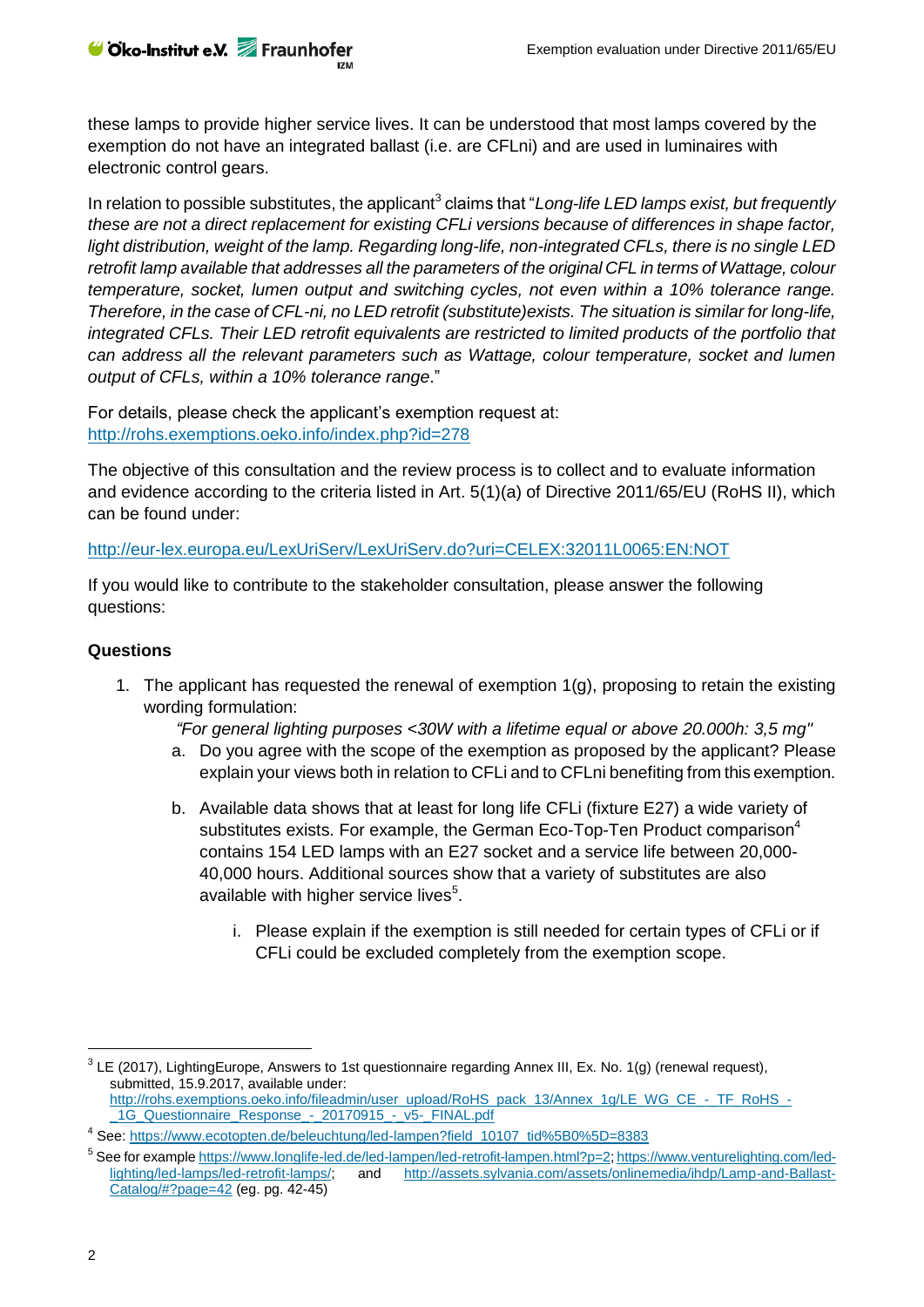- ii. If the exemption should remain available for some or all CFLi, please provide detailed specifications for CFLi lamps for which available alternatives are not compatible.
- c. Please suggest an alternative wording and explain your proposal, if you do not agree with the proposed exemption wording.
- d. Please explain why you either support the applicant's request or object to it. To support your views, please provide detailed technical argumentation / evidence in line with the criteria in Art. 5(1)(a).
- 2. Please provide information concerning possible substitutes or developments that may enable reduction, substitution or elimination, at present or in the future, of long life CFL;
	- a. In this regard, please provide information as to alternatives that may cover part or all of the applicability range of long life CFL;
	- b. Please provide quantitative data as to application specifications to support your view.
- 3. Please provide information as to research initiatives which are currently looking into the development of possible alternatives for some or all of the application range of *long life CFL*.
	- a. Please explain what part of the application range is of relevance for such initiatives (in what applications substitution may be possible in the future).
	- b. Please provide a roadmap of such on-going research (phases that are to be carried out), detailing the current status as well as the estimated time needed for further stages.
- 4. As part of the evaluation, socio-economic impacts shall also be compiled and evaluated. For this purpose, please provide details in respect of the following:
	- a. The volume of EEE placed on the market annually in relation to exemption  $1(q)$ : please differentiate between CFLi and CFLni that are understood to fulfil the long life criteria specified in the exemption formulation.
	- b. The amount of mercury to be avoided should the exemption not be granted please differentiate between CFLi and CFLni;
	- c. Estimations as to possible additional waste to be generated through a forced phaseout (if relevant) - please differentiate between CFLi and CFLni;
	- d. Estimation of impacts on employment in total, in the EU and outside the EU, should the exemption not be granted. Please detail how possible impacts are distributed between different sectors, such as CFL manufacturers, LED manufacturers, supply chain, retail, etc.